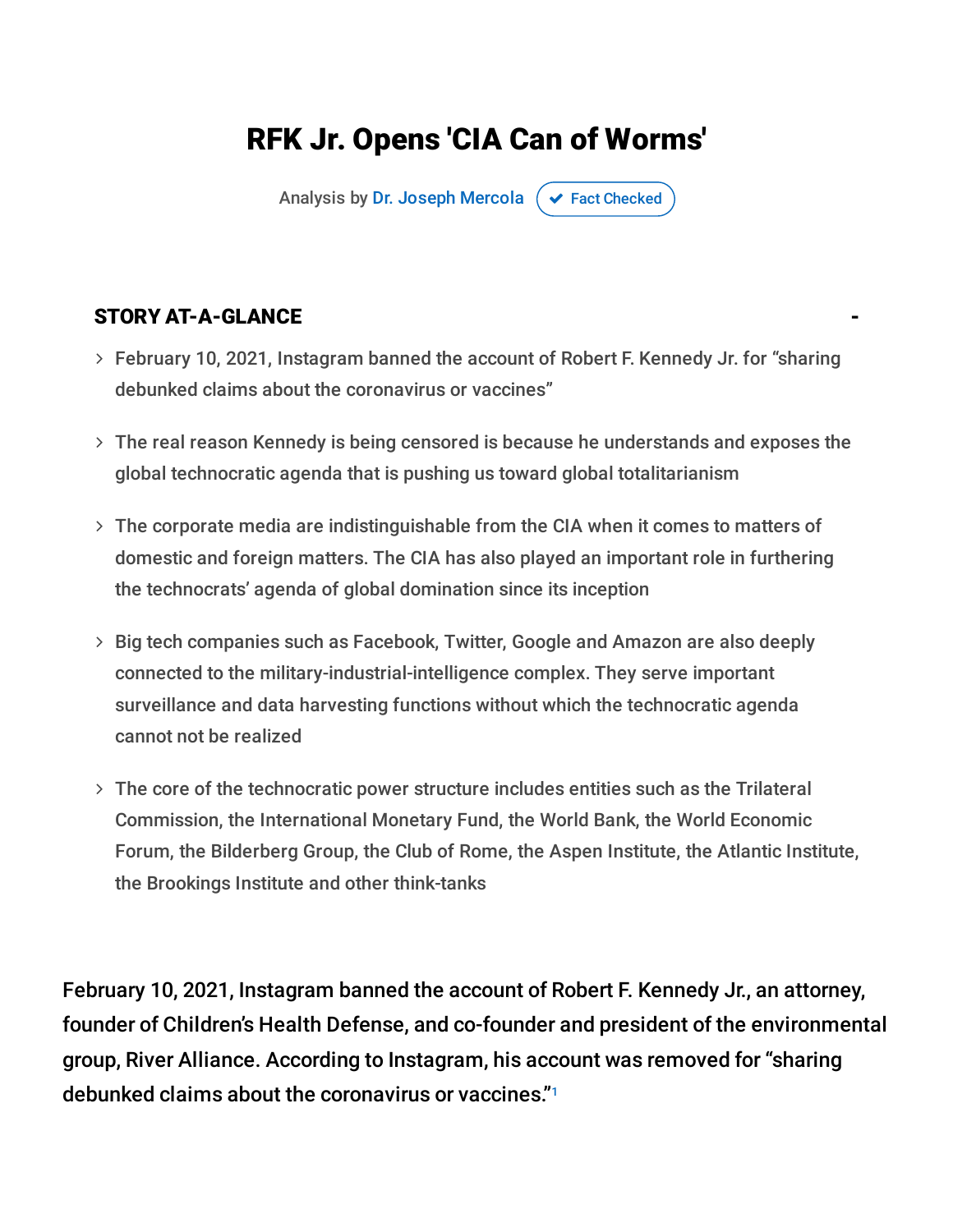This comes as no surprise to anyone who has paid attention over the past year, when privately owned social media companies started censoring users in earnest, often at the request of government officials, thereby qualifying themselves as bona fide instruments of fascism.

As described in "Fascism Definition With Examples," $^{\rm 2}$  a hallmark of fascism is an economic system in which government controls private corporations and where "a central planning authority directs company leaders to work in the national interest, which actively suppresses those who oppose it."

The welfare of the population at large is subjugated in such a system in order to achieve "imperative social goals." This could, for example, be the goal to vaccinate the entire population against COVID-19, which will ensure the vaccine industry can profit rather than go bust. Public health be damned.

Of course, the entire premise of a mass vaccination campaign against COVID-19 is that it will protect people and prevent unnecessary deaths from the virus. But a hidden, underlying agenda is revealed by the fact that injuries and deaths from the vaccine are either suppressed or shrugged off as collateral damage in the name of the greater good.

In other words, dying due to poor health is unacceptable and must be prevented with a vaccine, whereas dying in good health and at a young age due to vaccine injury is a perfectly acceptable price to protect the vulnerable. The end result is the same: People die. The only differences are how and why people die, and whether or not big business, which funds politicians, can profit in the process.

#### Don't Trust the Medical or National Security Establishment

In the August 2020 Ron Paul Liberty Report above,<sup>3,4</sup> Kennedy talks about evidence suggesting his father, Robert Kennedy, was assassinated by a CIA agent hired as a security guard.

He goes on to review some of the history of the CIA  $-$  how it was initially established as an espionage organization tasked solely with intelligence gathering, only to transform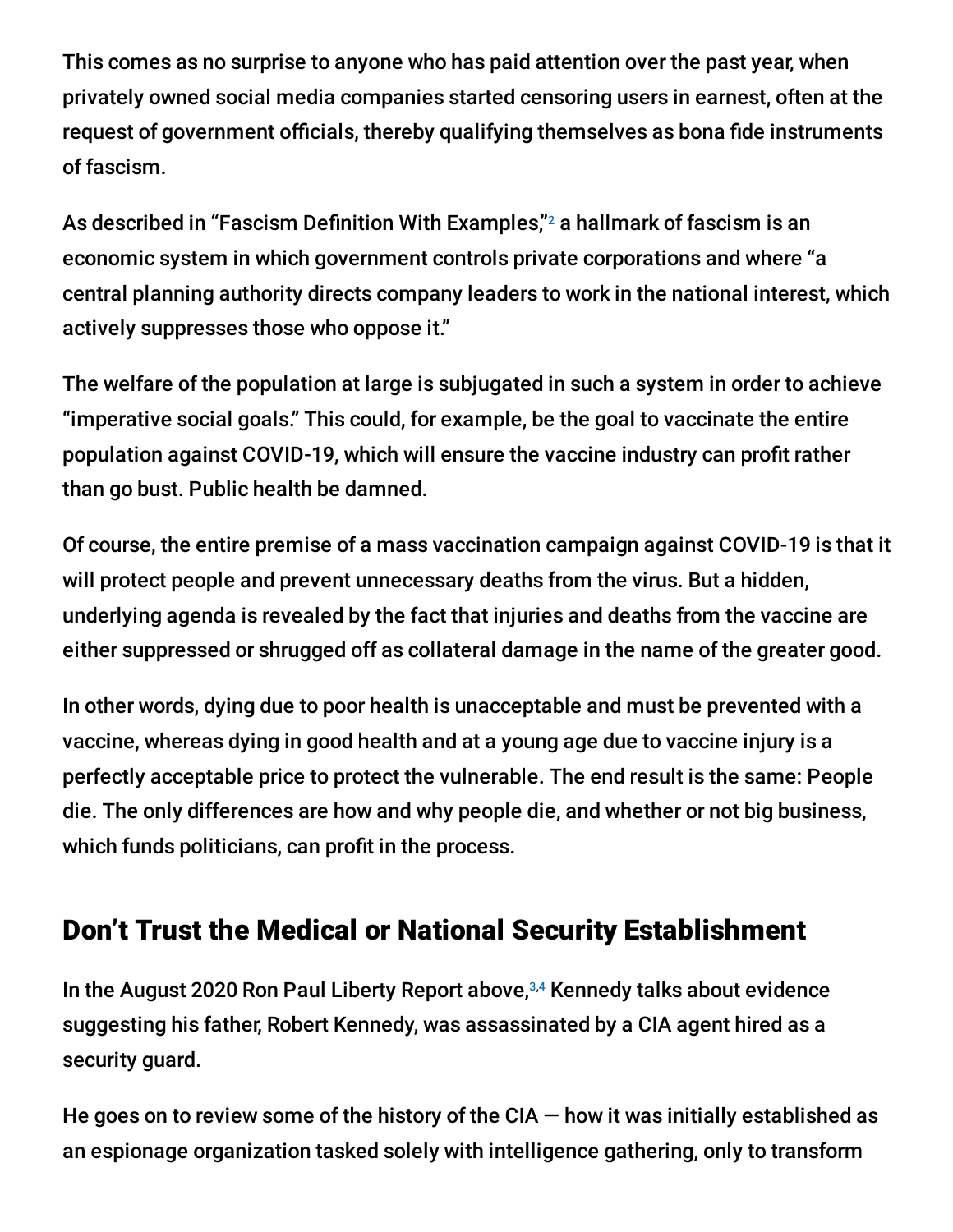into a paramilitary agency engaged with the overthrowing of democracies around the world and other nefarious and antidemocratic activities.

He also touches on the infamous CIA program called MK Ultra, in which individuals are brainwashed to carry out orders, including murders, against their own will.

### CIA and Corporate Media Are One and the Same

The CIA's role in the current flood of censorship may be more significant than most people imagine. In the Off-Guardian article,<sup>5</sup> "Opening the CIA's Can of Worms," Edward Curtin highlights the close ties between the CIA and corporate mainstream media.

# **" The CIA and the media are part of the same criminal conspiracy."**

He cites Douglas Valentine's book, "The CIA as Organized Crime," in which Valentine states that "The CIA and the media are part of the same criminal conspiracy." Curtin describes the media as "stenographers for the national security state's ongoing psychological operations aimed at the American people," adding that:

*"For all practical purposes when it comes to matters that bear on important foreign and domestic matters, the CIA and the corporate mainstream media cannot be distinguished."*

While information warfare and psyops have been par for the course for a long time, it's only in recent years that more people have started really noticing it, and it's only become blatantly obvious in the past year or so, thanks to the rapid expansion of individuals, groups and topics being silenced.

In the past year, even licensed medical doctors and award-winning scientists have undergone the modern version of being tarred and feathered online, followed by expulsion from their web-based communities for the crime of asking commonsense questions and speaking truth to power.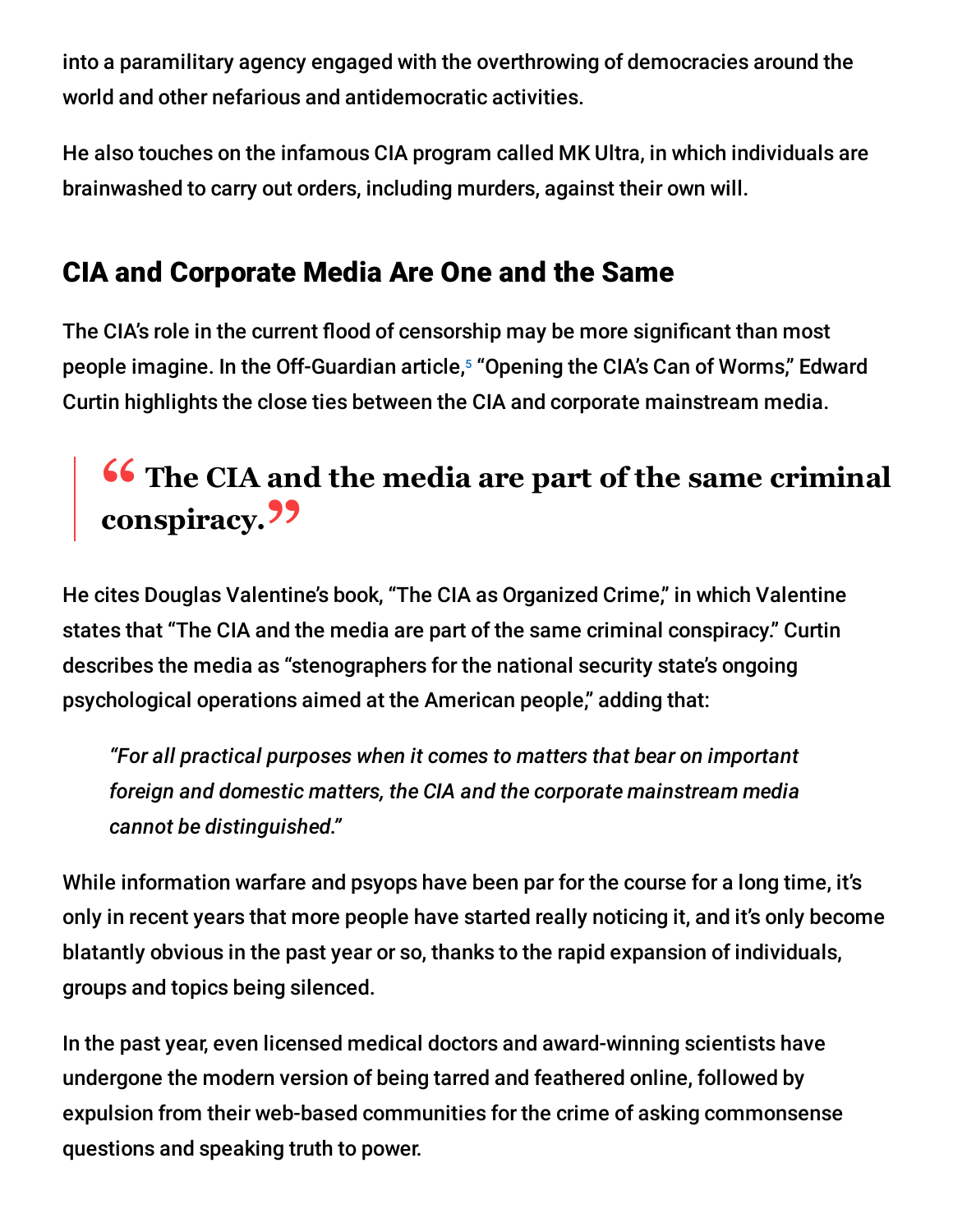### Guilt by Headline

The aim and purpose of the kind of information warfare we currently find ourselves embroiled in is to "win the hearts and minds of the American people and pacify them into victims of their own complicity," Curtin writes. Again, with regard to COVID-19, the purpose is clearly to get everyone to buy into the necessity of getting vaccinated and to reject objections, no matter how logical.

That the CIA-run media, medical establishment and national security apparatus are all working in tandem on this issue, and using classic propaganda tactics, is unmistakable. Curtin writes: 6

*"Just the other day The New York Times had this headline: 'Robert Kennedy Jr. Barred From Instagram Over False Virus Claims.' Notice the lack of the word alleged before 'false virus claims.' This is guilt by headline.*

*It is a perfect piece of propaganda posing as reporting, since it accuses Kennedy, a brilliant and honorable man, of falsity and stupidity, thus justifying Instagram's ban, and it is an inducement to further censorship of Mr. Kennedy by Facebook, Instagram's parent company …*

*This is one example of the censorship underway with much, much more to follow. What was once done under the cover of omission is now done openly and brazenly, cheered on by those who, in an act of bad faith, claim to be upholders of the First Amendment and the importance of free debate in a democracy. We are quickly slipping into an unreal totalitarian social order."*

Curtin disagrees with journalists like Glenn Greenwald, Matt Taibbi and Chris Hedges, who argue that social media companies really don't want to censor but are pressured into it by hubris-filled, power- and control-hungry corporate media personalities.

There's more to it than that, Curtin says, pointing out that "These companies and their employees do what they are told, whether explicitly or implicitly, for they know it is in their financial interest to do so."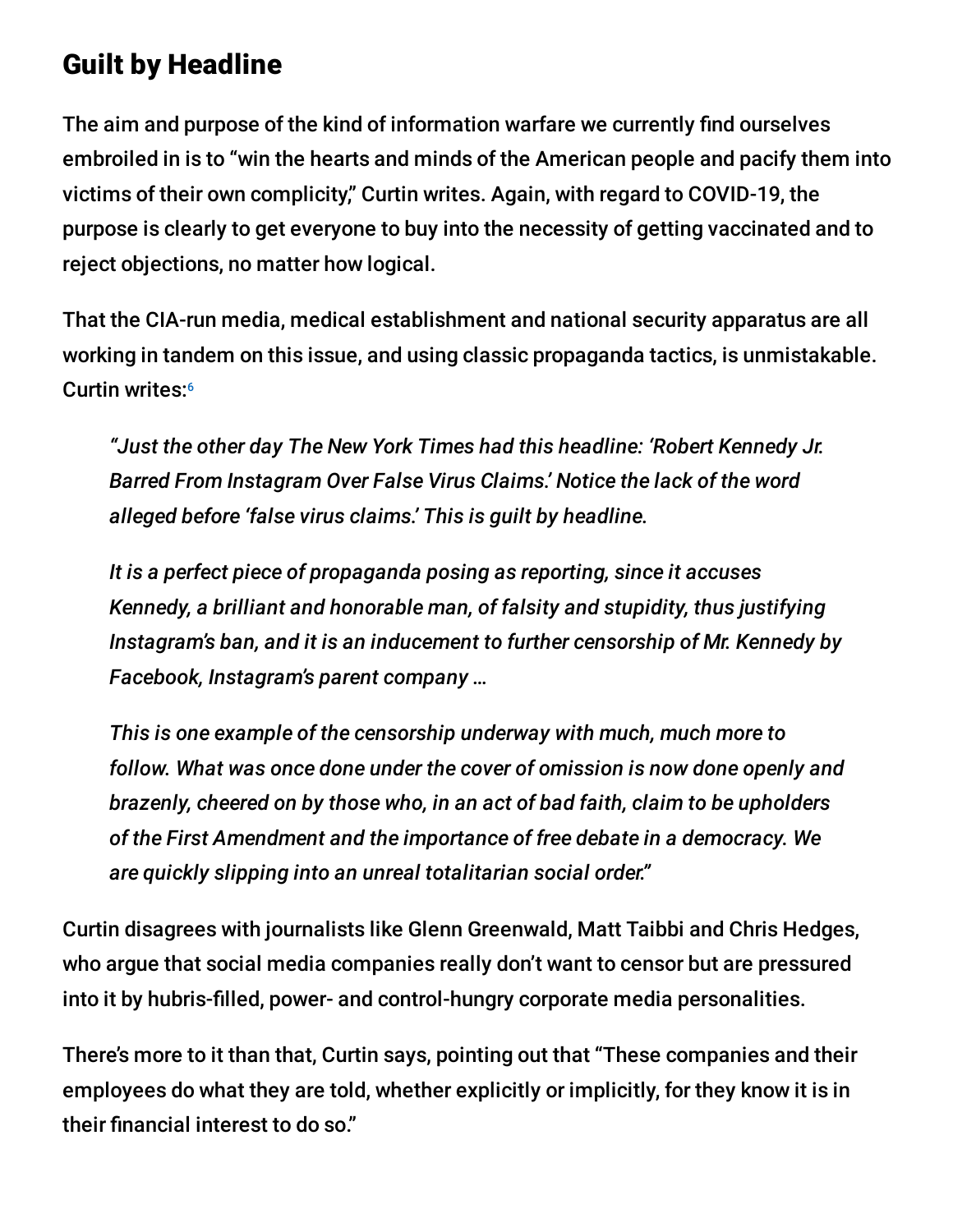He argues that they're all "part of a large interconnected intelligence apparatus  $-$  a system, a complex — whose purpose is power, wealth, and domination for the very few at the expense of the many," and that, it is this that makes the CIA and media "parts of the same criminal conspiracy."

#### Who Pulls the Levers of Control?

"To argue that the Silicon Valley companies do not want to censor but are being pressured by the legacy corporate media does not make sense," Curtin says, because:

*"These companies are deeply connected to U.S. intelligence agencies, as are the NY Times, CNN, NBC, etc. They too are part of what was once called Operation Mockingbird, the CIA's program to control, use, and infiltrate the media. Only the most naïve would think that such a program does not exist today."*

Indeed, many suspect Facebook is the public-friendly version of DARPA's Lifelog, a database project aimed at tracking the minutiae of people's entire existence for national security surveillance purposes. $7$  The Pentagon pulled the plug on Lifelog February 4, 2004, in response to backlash over privacy concerns.<sup>8</sup> Yet that same day, Facebook was launched.<sup>9</sup> Coincidence?

Whether by fluke or pre-inception collaboration, there can be no doubt that Facebook now fulfills the Lifelog purpose of surveilling, tracking and data mining its users both onand offline.

Similarly, Google, Amazon, Twitter and other major tech companies are also tied to the "military-industrial-intelligence-media complex," to quote Curtin's term. All provide invaluable surveillance and censorship functions, and without them, the totalitarian control system we now find ourselves caught in wouldn't be possible.

*"The truth is the Internet was a military and intelligence tool from the very beginning and it is not the traditional corporate media that gives [tech companies] its marching orders,"* Curtin writes. 10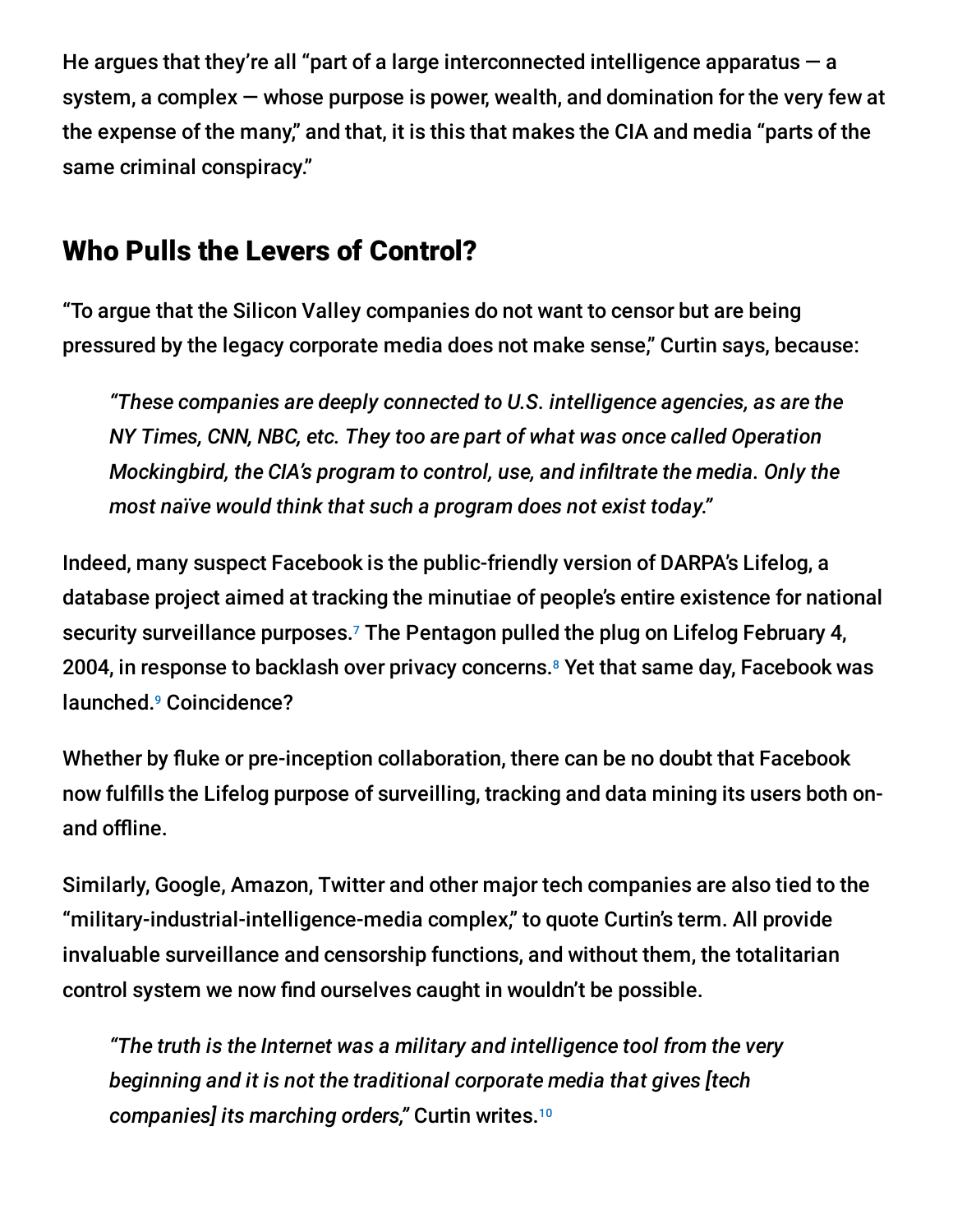*"That being so, it is not the owners of the corporate media or their employees who are the ultimate controllers behind the current vast crackdown on dissent, but the intelligence agencies who control the mainstream media and the Silicon Valley monopolies …*

*All these media companies are but the outer layer of the onion, the means by which messages are sent and people controlled. But for whom do these intelligence agencies work? Not for themselves.*

*They work for their overlords, the super wealthy people, the banks, financial institutions, and corporations that own the United States and always have.*

*In a simple twist of fate, such super wealthy naturally own the media corporations that are essential to their control of the majority of the world's wealth through the stories they tell. It is a symbiotic relationship."*

#### Operation Mockingbird: The Great Reset

What Curtin is talking about is the same elite 0.001% of the global population I've written about before in articles such as "**[Oneness](https://articles.mercola.com/sites/articles/archive/2020/11/01/vandana-shiva-oneness-versus-the-1.aspx) Versus the 1%**," "**What You Need to Know About the Great Reset**," "**The Global Takeover Is [Underway](https://articles.mercola.com/sites/articles/archive/2020/10/28/the-great-reset.aspx)**," "**The Plan for a Global System of Slavery**," "**The Pressing Dangers of [Technocracy](https://articles.mercola.com/sites/articles/archive/2021/01/16/slavery-system.aspx)**," "**Technocracy and the Great Reset**" and many others.

While the specific identities of the individual string-pullers are difficult to discern, what's clear is that there is an international "deep state" whose plans are implemented in a coordinated fashion around the world, seemingly at a moment's notice, as we saw when the COVID-19 pandemic broke out.

Within days, all the world's leaders sang the same tune. The same message was stated in dozens of languages, often verbatim, as if they were reading the same cue card. Looking at global nongovernmental agencies makes it easier to ascertain who these cue card writers might be, as they form a vast, intertwined web that keep circling back to each other.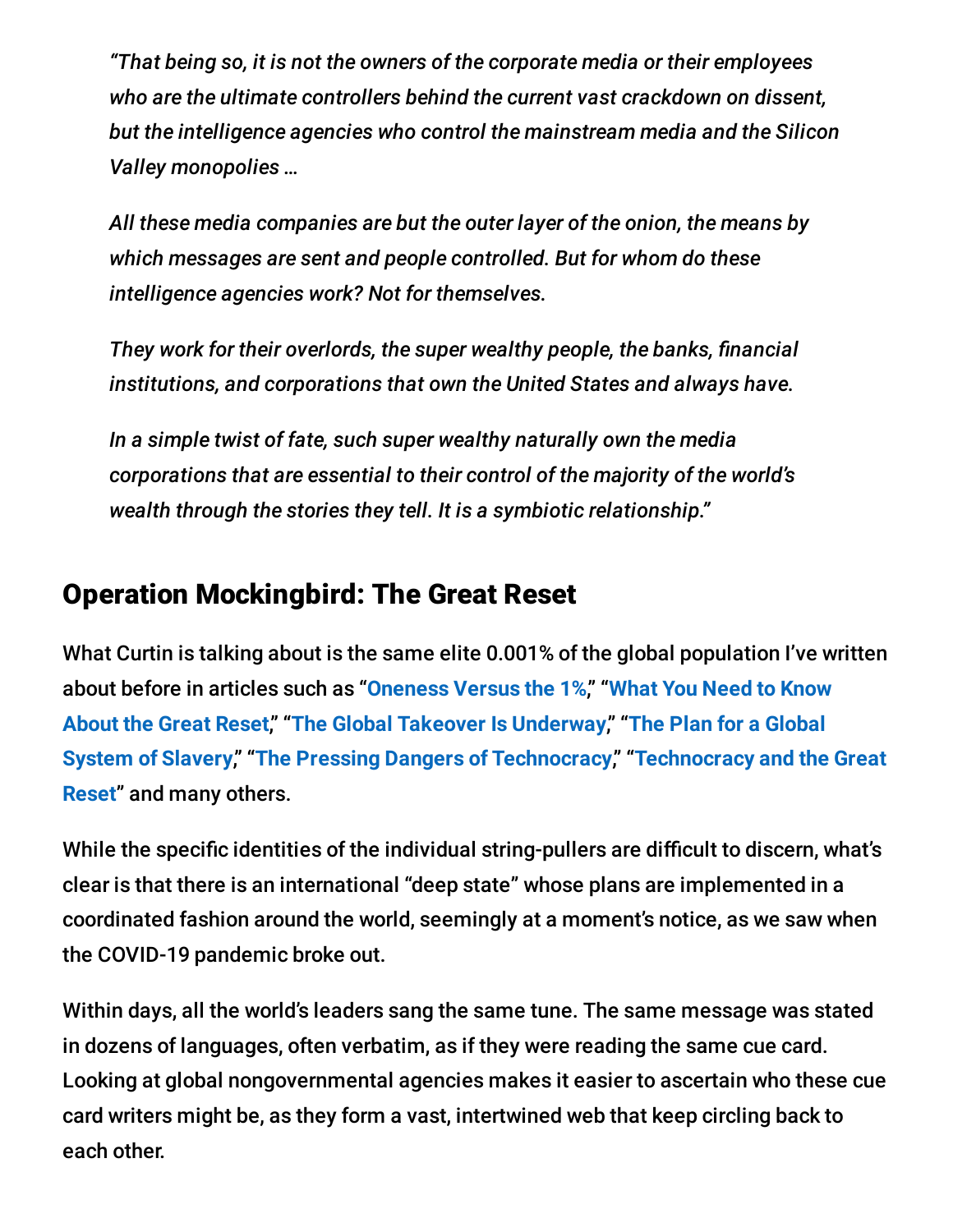We can discern, then, that the core of this technocratic power structure includes entities such as the Trilateral Commission, the International Monetary Fund, the World Bank, the World Economic Forum, the Bilderberg Group, the Club of Rome, the Aspen Institute, the Atlantic Institute, the Brookings Institute and other think-tanks, just to name some of the most obvious.

Members of these exclusive "clubs," many of which are by invitation only, include leaders from major industries, corporate media, political offices and the military-industrial complex.

As noted by Curtin, "They are the international overlords who are pushing hard to move the world toward a global dictatorship." The CIA, as you might suspect by now, has also been part of this "deep state cabal" from the very beginning.

And, if the CIA and corporate media are two sides of the same coin, we can deduce that the global psyop currently underway has the purpose of ensuring the successful implementation of the Great Reset and the Fourth Industrial Revolution — two terms that describe different aspects of the same agenda of enslavement.

While it may seem unrelated to some, the vaccine agenda does play an important part in this scheme, especially long term, which is why anti-vaccine voices are now being slapped down at a furious pace. It's not the sole reason for their silencing, however.

#### The Real Threat Kennedy Poses

As Curtin points out in his article, Kennedy is not censored simply because he's raising questions about vaccines, Bill Gates or the drug industry in general. No, it's because he's a direct threat to the highest echelon of this hidden global power structure that seeks to take control: 11

*"His critiques suggest something far more dangerous is afoot: the demise of democracy and the rise of a totalitarian order that involves total surveillance, control, eugenics, etc. by the wealthy led by their intelligence propagandists.*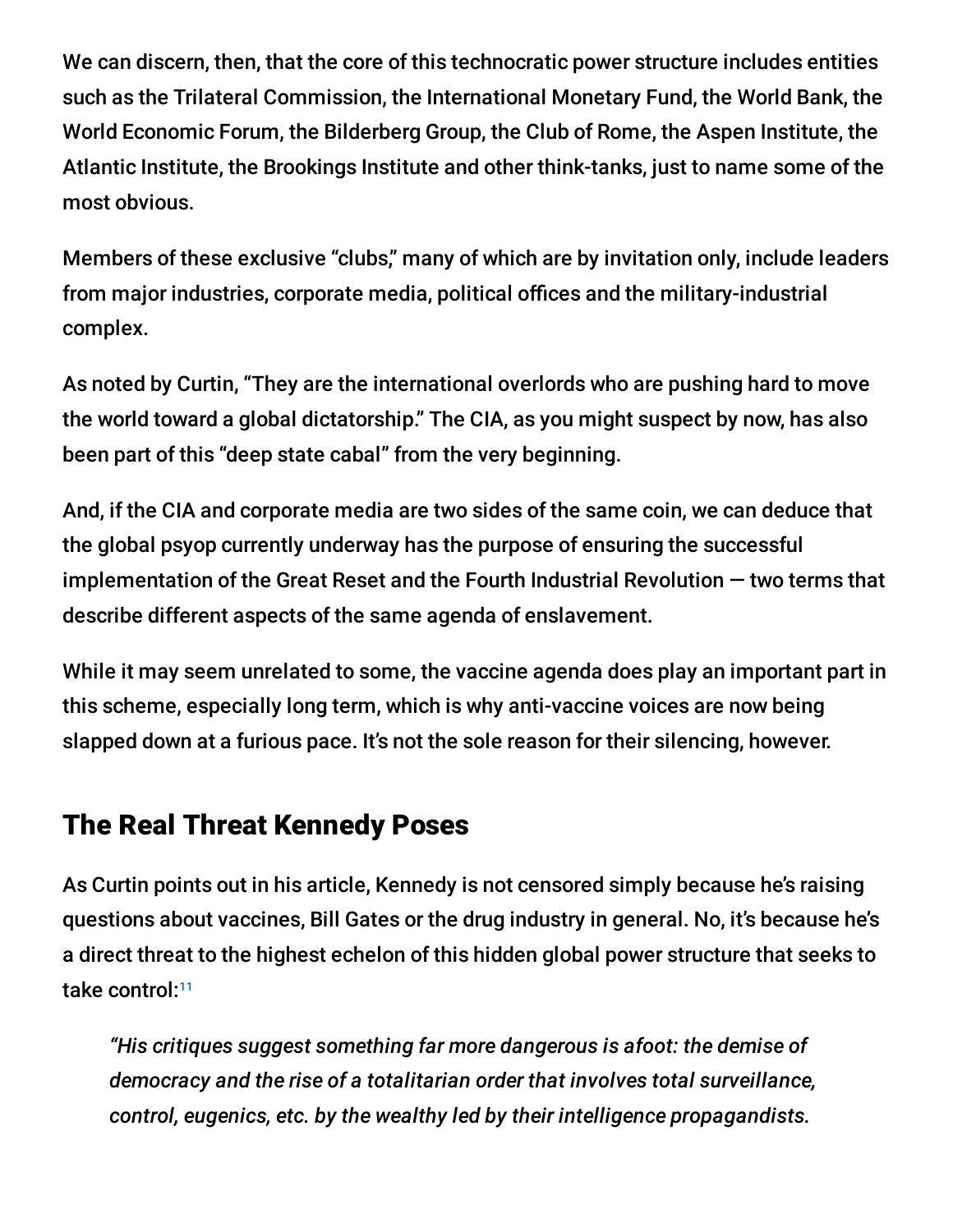*To call him a super spreader of hoaxes and a conspiracy theorist is aimed at not only silencing him on specific medical issues, but to silence his powerful and articulate voice on all issues.*

*To give thoughtful consideration to his deeply informed scientific thinking concerning vaccines, the World Health Organization, the Bill and Melinda Gates Foundation, etc., is to open a can of worms that the powerful want shut tight.*

*This is because RFK, Jr. is also a severe critic of the enormous power of the CIA and its propaganda that goes back so many decades and was used to cover up the national security state's assassination of both his father and his uncle.*

*It is why his wonderful recent book, 'American Values: Lessons I Learned from My Family,' that contains not one word about vaccines, was shunned by mainstream book reviewers; for the picture he paints fiercely indicts the CIA in multiple ways while also indicting the mass media that have been its mouthpieces."*

According to Kennedy, the CIA murdered his father. The reason they did was because he was a powerful and popular politician who, like Curtin says, "could have … tamed the power of the CIA to control the narrative that has allowed for the plundering of the world and the country for the wealthy overlords."

In other words, he knew the CIA was the figurative center pole holding up the pole tent, and if you yank that out, the roof caves in. They couldn't let that happen.

#### Connecting the Dots

Kennedy discusses many of the same topics covered in the Ron Paul Report in his much longer interview with Patrick Bet-David, above. In both interviews, he reviews his family's tragic yet heroic history, but he also gets into the topic of vaccine safety and the folly of ignoring published science showing there are significant problems — and the fact that the medical establishment refutes and denies these problems without ever presenting any actual counter-evidence.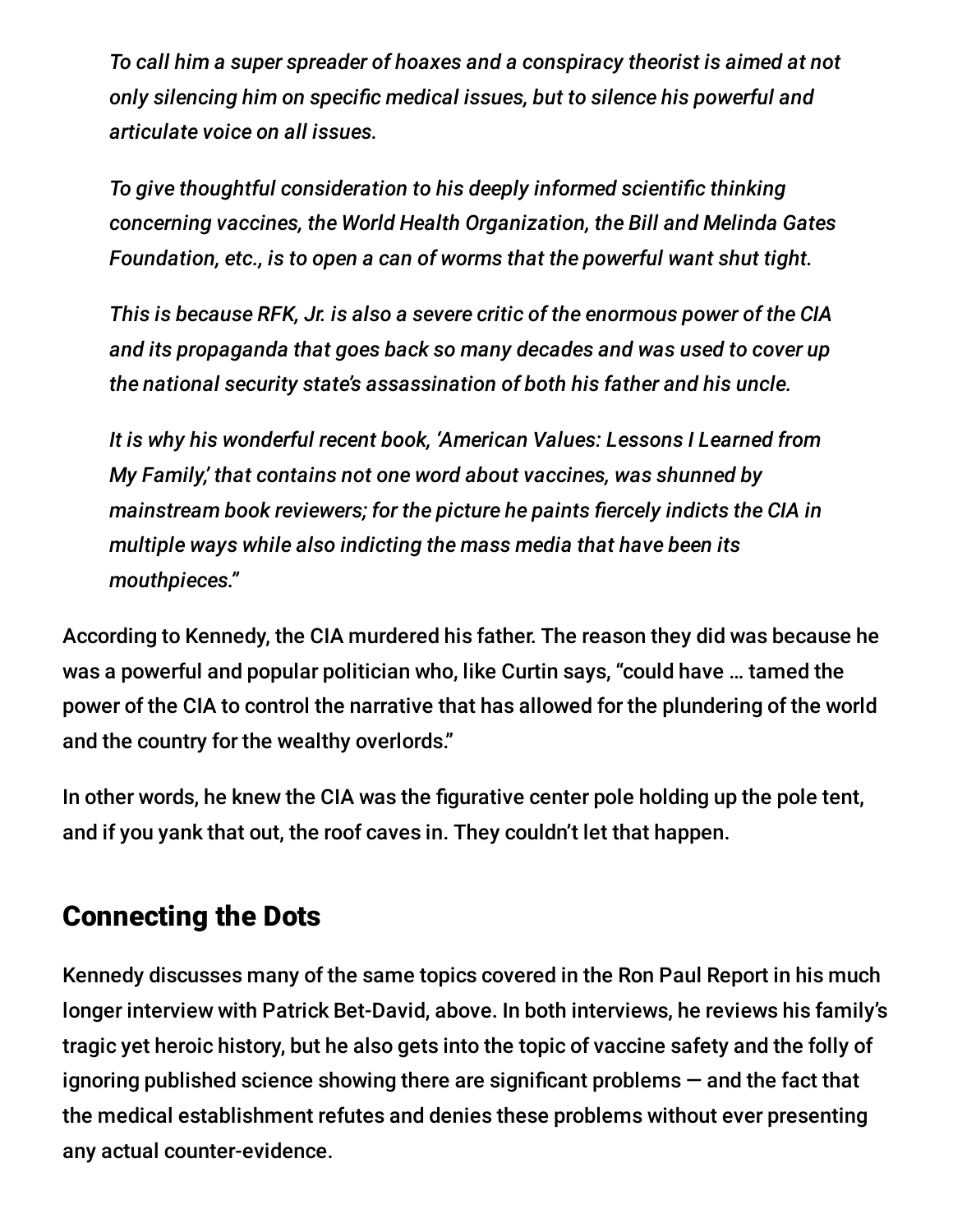Kennedy also discusses data suggesting the **COVID-19 [lockdowns](https://articles.mercola.com/sites/articles/archive/2021/01/27/more-evidence-proves-lockdowns-are-a-dangerous-lie.aspx)** may have caused more deaths than the virus itself, as well as the civil rights issues involved. Like many other experts, he believes the lockdowns are scientifically indefensible and will kill far more people than COVID-19.

Based on a recent cost-benefit analysis<sup>12</sup> of global lockdowns, Kennedy is correct. Data suggest the cost for lockdowns in Canada — in terms of Quality Adjusted Life Years and Wellbeing Years  $-$  is at least 10 times greater than the benefit.

In Australia, the minimum cost is 6.6 times higher, and in the U.S., the cost is estimated to be at least 5.2 times higher than the benefit of lockdowns. So, yes, pandemic measures are robbing the public of more life and fruitful years than this virus ever could.

In his interview with Bet-David, Kennedy also delves into known side effects of vaccines that in turn drive a highly profitable chronic illness industry, the lack of safety studies for vaccines, the irresponsible practice of testing vaccines against false placebos such as another vaccine, and the vaccine industry' indemnity agreement with Congress that further prevents safe vaccines from ever being developed.

He also talks about the aggressive advertising of drugs and vaccines which, as a side effect, allows drug companies to influence media coverage of their products; the questionable integrity of Dr. Anthony Fauci; how mortality data are conflated to falsely inflate influenza deaths as a marketing ploy to sell flu vaccines; the **[dangers](https://articles.mercola.com/sites/articles/archive/2020/02/29/5g-health-hazards.aspx) of 5G**, modern-day electronic surveillance and social media's data harvesting; and the detrimental influence of Bill Gates' so-called philanthropy.

As Curtin notes, Kennedy's observations, which help people connect the dots, ultimately point people to the core problem of our day, which is a hidden control structure that is seeking to destroy the American Constitution and rob us of our rights and freedoms, if we let them.

At the end of the day, that's what all of this censorship is about. That hidden power structure does not want us to realize what's being done to us, because then we might rebel. And, if that happens, the jig is up, since there are far more of us than there are of them.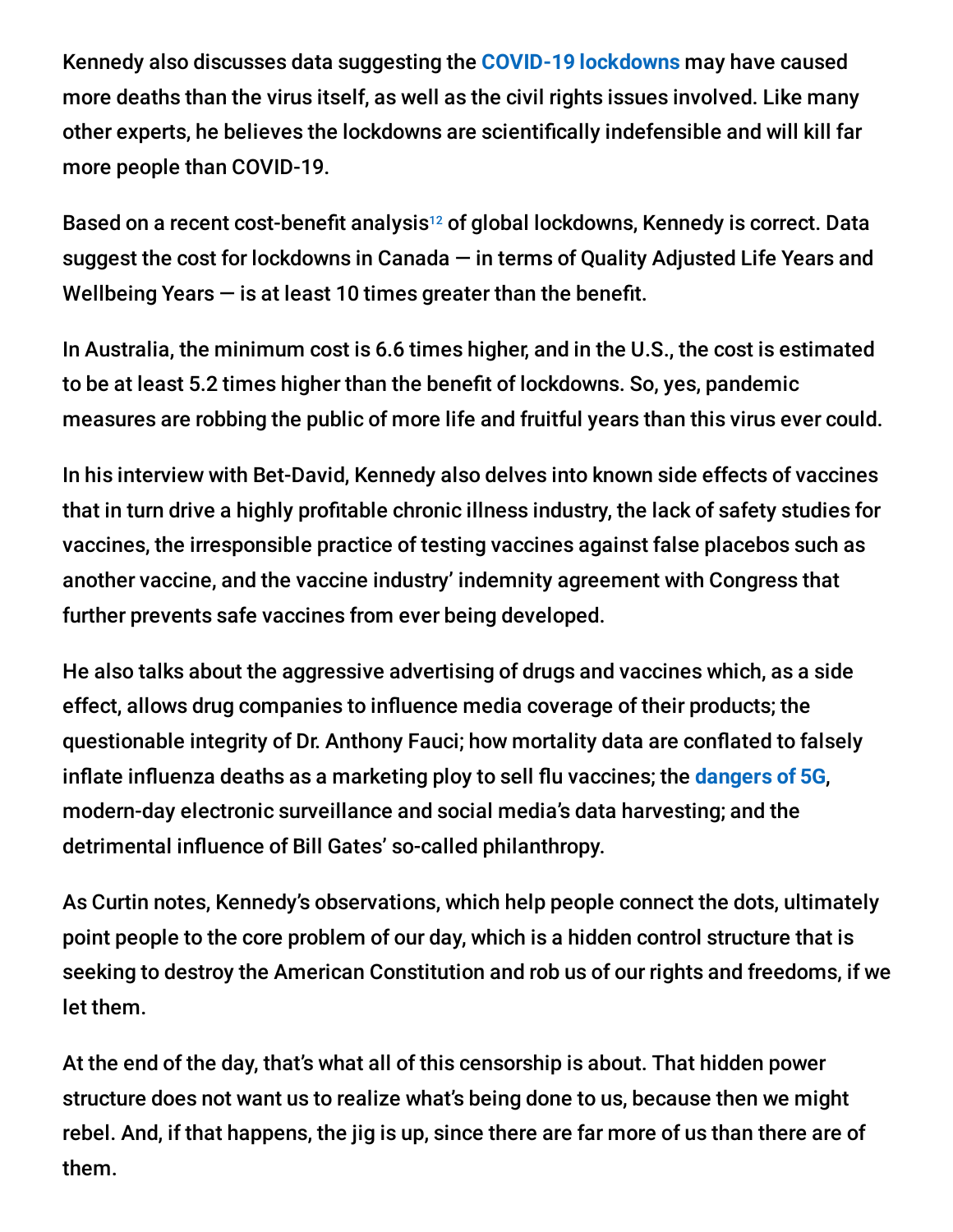#### A Well-Informed Humanity United Is the Answer

This is precisely why we must never stop seeking out and sharing this type of information. Those who buy into the propaganda are quite literally helping their soon-tobe jailers erect the prison bars around them. It's self-destructive, which is why we need to help those we care about to understand the bigger picture and not get locked into details of differing opinions that don't matter.

As noted in Kennedy's October 24, 2020, online speech, "**[International](https://articles.mercola.com/sites/articles/archive/2020/11/06/hope-despite-censorship.aspx) Message of Hope** 13**for Humanity**" — which kicked off a day of protest against the coup d'état by the technocratic elite — we must shed our imaginary fears, reject media fearmongering, insist on freedom of speech and engage in the democratic process.

*"The only way we can win it is with democracy,"* he said. *"We need to fight to get our democracy back, to reclaim our democracy from these villains who are stealing it from us. Notice the people who are getting richest from this quarantine are the same people who are censoring criticism of the quarantine."*

Kennedy also stressed another crucial point, namely the need to unify. We must put aside our quibbles over nonessential things like race, religion and political affiliations, and stay laser-focused on the real enemy.

*"What the Big Tech villains … want us to do is fight with each other. They want Blacks fighting against whites. They want republicans fighting against democrats. They want everybody polarized. They want everybody fragmented because they know that if we all get together, we're going to start asking questions and those are questions they can't answer …*

*If you're a republican or democrat, stop talking about that. Stop identifying yourself. The enemy is Big Tech, Big Data, Big Oil, Big Pharma, the medical cartel, the government totalitarian elements that are trying to oppress us, that are trying to rob us of our liberties, of our democracy, of our freedom of thought, of our freedom of expression, of our freedom of assembly and all of the freedoms that give dignity to humanity …*